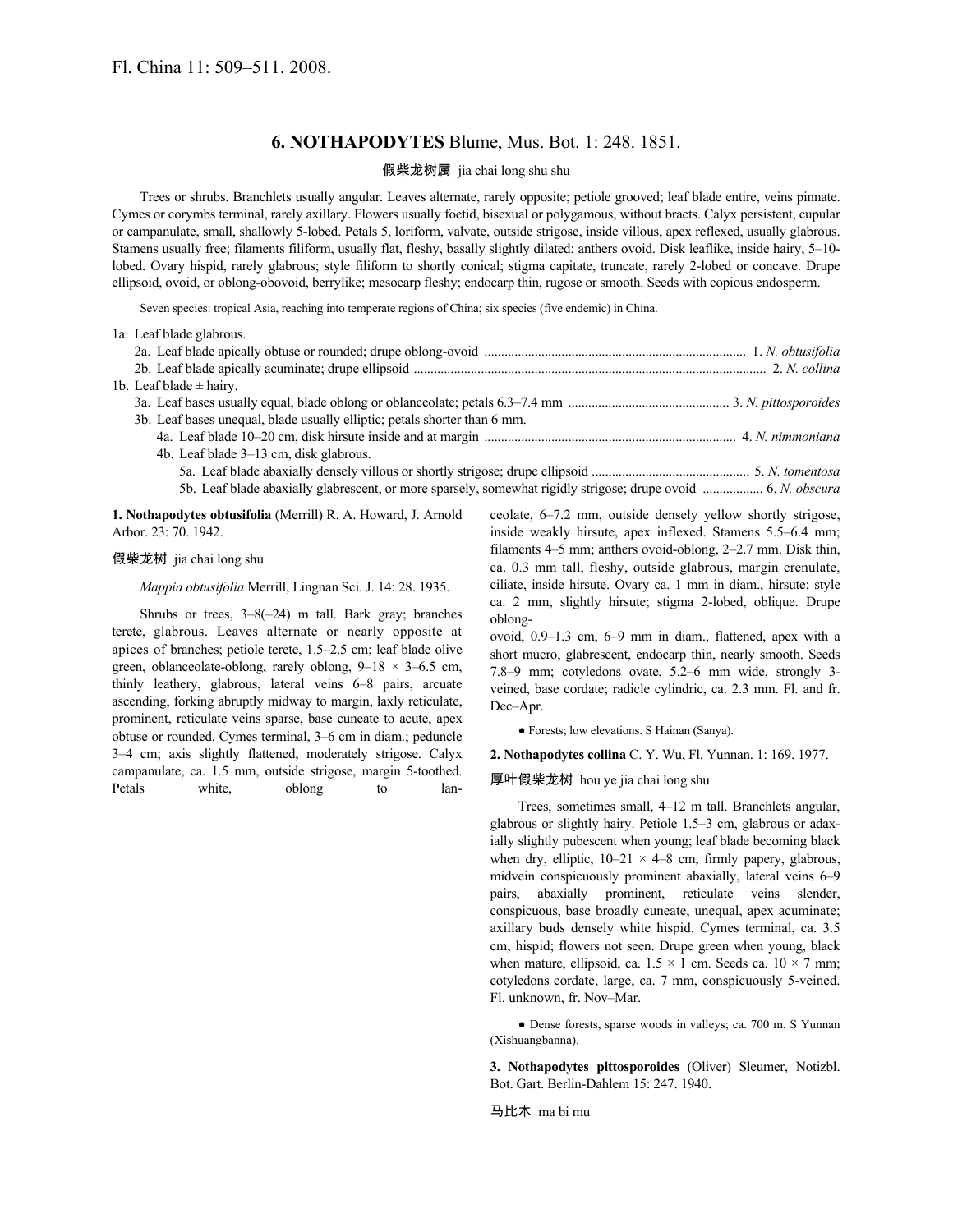*Mappia pittosporoides* Oliver, Hooker's Icon. Pl. 18: t. 1762. 1888; *Neoleretia pittosporoides* (Oliver) Baehni.

Shrubs small, rarely trees, 1.5–5(–10) m tall. Bark gray; branches mostly gray-green, terete, rarely angular; younger branches strigose, glabrescent. Petiole 1–3 cm, adaxially broadly sulcate, commonly strigose at least in grooves; leaf blade abaxially light green, black when dry, adaxially dark green, shiny, oblong or oblanceolate,  $(7-)10-15(-24) \times 2-4.5(-$ 6) cm, thinly leathery, golden strigose, abaxially glabrous at maturity, midvein usually yellow, abaxially prominent, commonly hirsute, lateral veins 6–8 pairs, arcuate ascending, reticulate far from margin, abaxially very conspicuously prominent, often hirsute, base cuneate, apex long acuminate. Cymes terminal; peduncle usually flat, hirsute. Calyx green, campanulate, ca. 2 mm, membranous, outside sparsely strigose, margin ciliate, 5-toothed, teeth deltoid. Petals yellow, loriform, 6.3–7.4  $\times$  1–2 mm, outside strigose, inside long villous, apex reflexed, ca. 1 mm. Filaments 4–5 mm, bases slightly thickened; anthers ovoid, ca. 1 mm. Disk persistent in fruit, fleshy, irregularly lobed or deeply crenulate, inside sparsely hirsute. Ovary subglobose, 1.1-1.4 mm in diam. at anthesis, densely hirsute; style green, 1.5–2 mm; stigma capitate. Drupe green when young, becoming yellow, then red when ripe, ellipsoid to oblong-ovoid, slightly flattened,  $1-2$  cm  $\times$  6–8 mm, usually minutely pubescent when mature, apex distinctly umbonate; endocarp thin, rugose; endosperm foetid; cotyledons ovate, ca.  $4.5 \times 3.5-4$  mm; radicle terete, ca. 2 mm. Fl. Apr–Jun, fr. Jun–Aug.

● Forests; 100–1600(–2500) m. Gansu, Guangdong, Guangxi, Guizhou, Hubei, Hunan, Sichuan.

**4. Nothapodytes nimmoniana** (J. Graham) Mabberley in K. S. Manilal, Bot. Hist. Hort. Malab. 88. 1980; Taxon 29: 606. 1980.

### 臭味假柴龙树 chou wei jia chai long shu

*Premna nimmoniana* J. Graham, Cat. Pl. Bombay 155. 1839; *Mappia insularis* (Matsumura) Hatusima; *M. ovata* Miers; *M. ovata* var. *insularis* Matsumura; *Nothapodytes dimorpha* (Craib) Sleumer; *N. foetida* (Wight) Sleumer; *Stemonurus foetidus* Wight.

Trees ca. 15 m tall; branches conspicuously angular. Leaves alternate; petiole (1.5–)3(–5) cm, adaxially sulcate, strigose, especially in grooves; leaf blade black when dry, ellipticovate or lanceolate-oblong,  $10-20 \times 5-12$  cm, membranous to thinly leathery, abaxially glabrous or sparsely hispid or pubescent, adaxially sparsely tomentose, lateral veins 7 or 8 pairs, abaxially prominent, base attenuate or rounded, unequal, apex acuminate. Cymes or cymose corymbs terminal; peduncle flattened or angled, tomentose. Calyx campanulate, 2.5–3 mm in diam., strigose or glabrous, 5-toothed. Petals lanceolate-oblong,  $4.2-5 \times 1.5-1.8$  mm, outside appressed strigose, inside villous, apices incurved. Filaments 3–4 mm; anthers ovoid, 1–1.2 mm. Disk slightly lobed, outside glabrous, margin and inside hirsute. Ovary ovoid, 1–1.5 mm in diam., densely hirsute or pubescent; style 1.1–1.4 mm, stout, densely hirsute to glabrous; stigma 2-lobed. Drupe black, oblong-ovoid,  $1-2 \times 0.8-1$  cm, usually minutely pubescent; endocarp thin, woody, endosperm foetid; embryo usually ca. 1/2 as long as seeds; cotyledons ovate, usually displaced laterally, margin superimposed. Fl. and fr. unknown.

Islands; sea level. Taiwan (Taidong) [Cambodia, India, Indonesia (Sumatra), Japan (Ryukyu Islands), Myanmar, Philippines (Luzon), Sri Lanka, Thailand].

**5. Nothapodytes tomentosa** C. Y. Wu, Fl. Yunnan. 1: 169. 1977.

#### 毛假柴龙树 mao jia chai long shu

Shrubs 2–3 m tall. Branches angular, sparsely lenticellate; young branches yellow, villous, glabrescent. Leaves alternate; petiole (1–)1.9(–3) cm, pubescent; leaf blade elliptic to oblongelliptic, rarely obovate-oblong,  $3-12(-17) \times 2-8$  cm, abaxially densely villous, mixed shortly strigose, glabrescent, adaxially sparsely villous when young, only on midvein and lateral veins villous at maturity, lateral veins 4–7 pairs, abaxially prominent, reticulate veins inconspicuous, base obtuse or rounded, oblique, apex acuminate. Cymes terminal or subterminal, 3.5–4.5 cm, with peduncle densely yellow pubescent. Flowers bisexual, yellow; pedicel 1–3 mm, long yellow somewhat rigidly pilose. Calyx cupular, ca. 2 mm, 5-lobed, lobes triangular, outside glabrous or slightly hairy, inside glabrous. Petals loriform, 4–6  $\times$  ca. 1 mm, outside somewhat rigidly long pilose, inside except for base and apex villous, apex slightly inflexed. Stamens alternate with petals; filaments filiform, 3–5 mm, flat, fleshy, bases widened; anthers oblong, ca. 1 mm, introrse. Disk shallowly 5-lobed, glabrous. Ovary globose, ca. 1 mm, densely somewhat rigidly long pilose; style 1–2 mm; stigma capitate. Drupe changing from yellow-green to dark purple, ellipsoid, compressed, ca. 2 mm, ca. 1 mm in diam. Fl. Mar–May, fr. May– Nov.

● Scrub on slopes, valleys, roadsides; (1400–)2000–2500 m. C Yunnan.

#### **6. Nothapodytes obscura** C. Y. Wu, Fl. Yunnan. 1: 170. 1977.

### 薄叶假柴龙树 bao ye jia chai long shu

Shrubs or small trees, 1.8–10 m tall. Branchlets angular, lenticellate, slightly and somewhat rigidly shortly strigose, glabrescent. Leaves alternate; petiole 1–3 cm, somewhat rigidly shortly strigose; leaf blade elliptic,  $6-13 \times 2.5-6$  cm, papery, glabrous or very sparsely shortly and somewhat rigidly strigose, midvein and lateral veins smooth, densely and somewhat rigidly minutely strigose, lateral veins 6 or 7 pairs, reticulate veins inconspicuous, base broadly cuneate, oblique, apex acuminate. Cymes terminal, 3–3.5 cm, somewhat rigidly shortly strigose. Flowers bisexual, light yellow; pedicel 1–2 mm, stout. Calyx ca. 1 mm, 5-lobed, outside somewhat rigidly shortly strigose and ciliate, inside glabrous. Petals loriform, 4–5  $\times$  ca. 1 mm, outside densely shortly strigose, inside villous except for base and apex,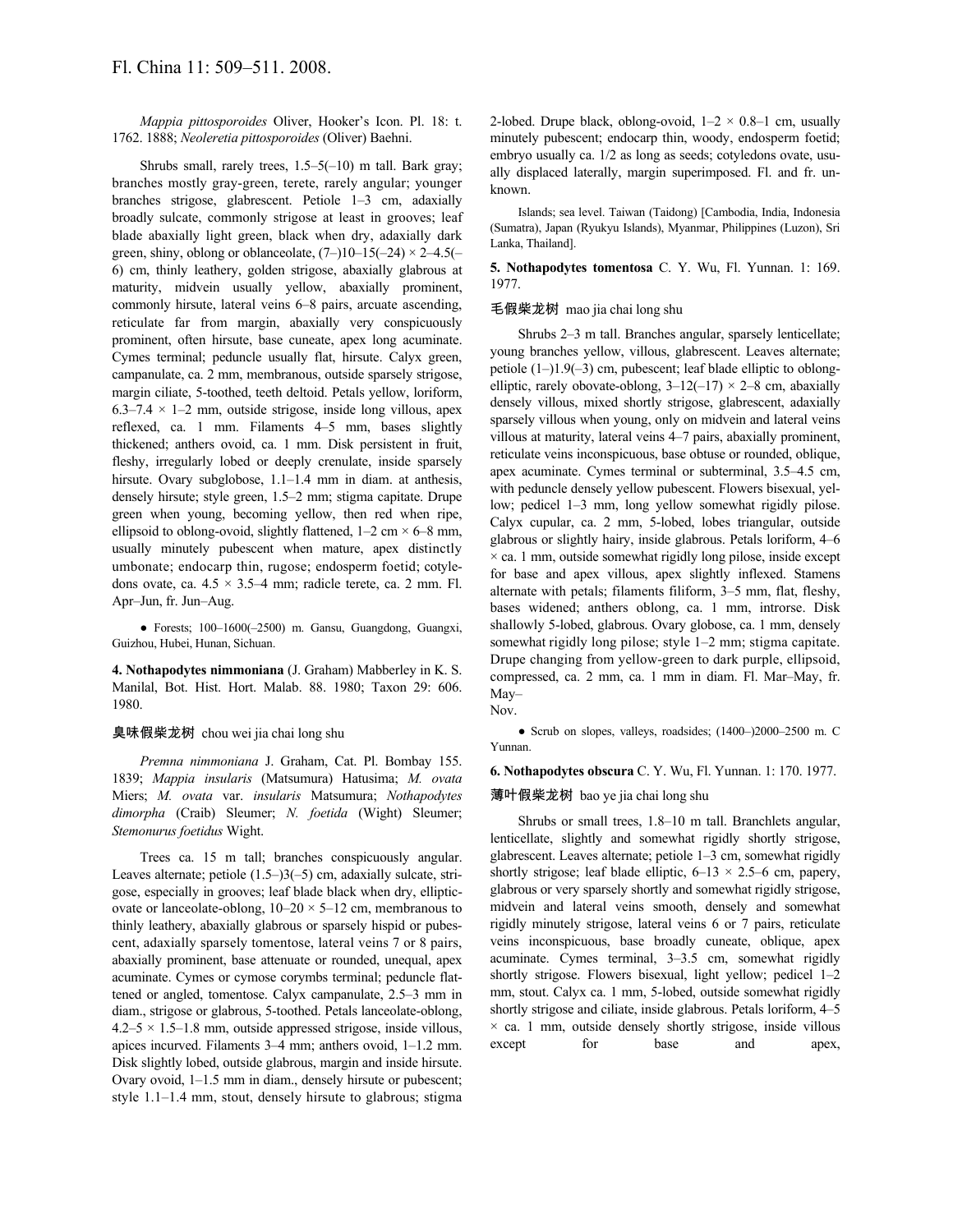# Fl. China 11: 509–511. 2008.

apex reflexed at anthesis. Stamens ca. 2.5(–4) mm; filaments filiform, flat; anthers oblong, shorter than 1 mm. Disk ca. 0.5 mm tall, thin, glabrous. Ovary globose, ca. 1 mm, sparsely somewhat rigidly shortly strigose, rarely glabrous; style ca. 1.5 mm; stigma capitate. Drupe black, ovoid, ca. 1.6 × 1.2 mm, apex truncate. Seeds ca. 1 cm, ca. 0.8 mm wide; cotyledons cordate, ca. 0.5 mm; radicle extended straight. Fl. Nov–Dec, fr. Jan–Feb.

● Mixed valley forests; 1200–1800 m. SE Yunnan.